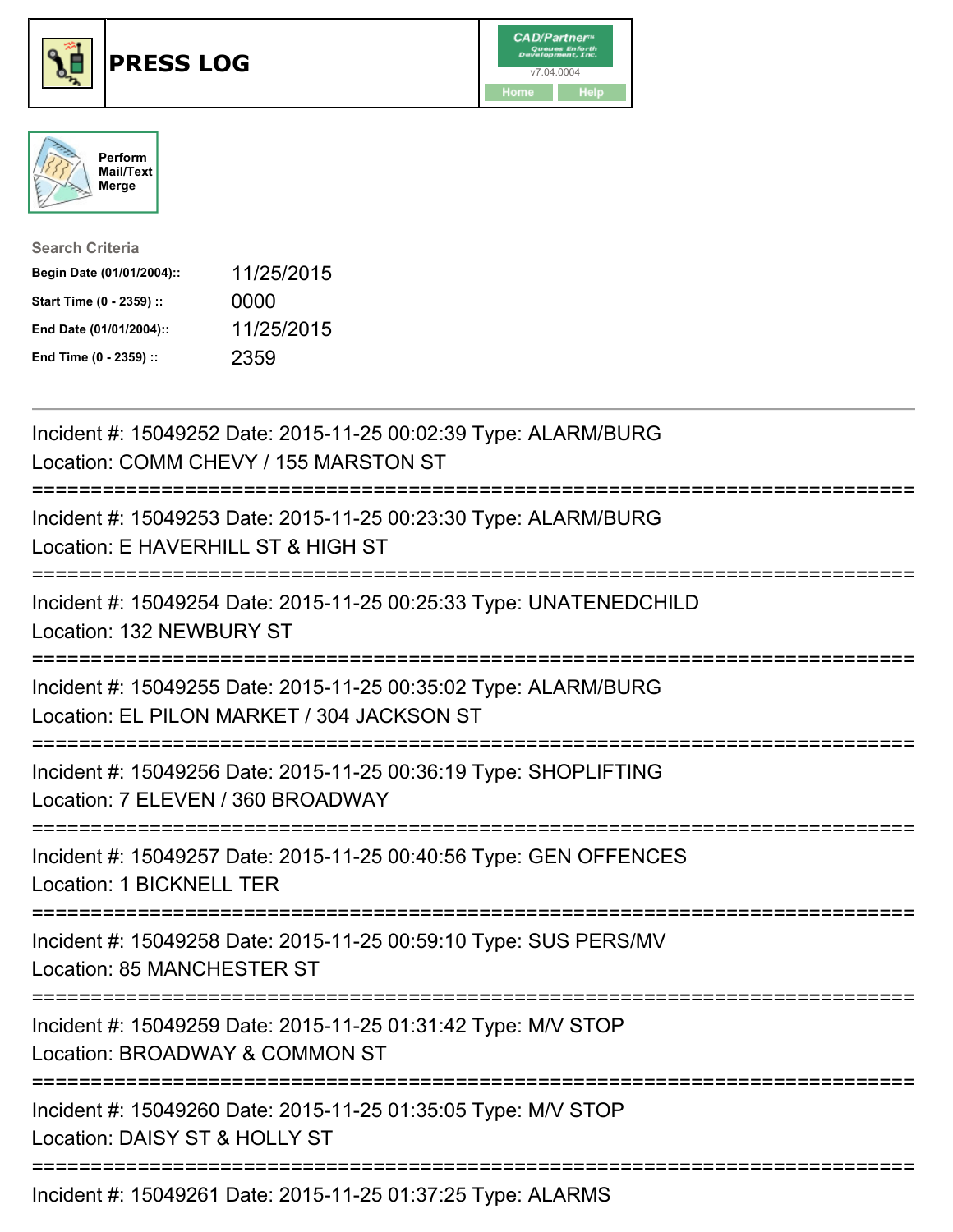| Location: COMMONWEALTH CHEVY / 155 MARSTON ST                                                                                             |
|-------------------------------------------------------------------------------------------------------------------------------------------|
| Incident #: 15049262 Date: 2015-11-25 01:41:50 Type: M/V STOP<br>Location: BROADWAY & ESSEX ST                                            |
| Incident #: 15049263 Date: 2015-11-25 01:43:16 Type: M/V STOP<br>Location: BROADWAY                                                       |
| Incident #: 15049264 Date: 2015-11-25 01:48:04 Type: SPECIAL CHECK<br>Location: 802 ESSEX ST                                              |
| Incident #: 15049265 Date: 2015-11-25 01:51:07 Type: M/V STOP<br>Location: ABBOTT ST & FOSTER ST                                          |
| Incident #: 15049266 Date: 2015-11-25 01:55:43 Type: M/V STOP<br>Location: COMMON ST & JACKSON ST<br>==================================== |
| Incident #: 15049267 Date: 2015-11-25 01:57:45 Type: M/V STOP<br>Location: CANAL ST & HAMPSHIRE ST                                        |
| Incident #: 15049268 Date: 2015-11-25 02:00:00 Type: M/V STOP<br>Location: S BROADWAY & SALEM ST                                          |
| Incident #: 15049269 Date: 2015-11-25 02:28:46 Type: M/V STOP<br>Location: EXETER ST & OSGOOD ST                                          |
| =============================<br>Incident #: 15049270 Date: 2015-11-25 02:38:29 Type: M/V STOP<br>Location: PATTON ST & VANDERGRIFT ST    |
| Incident #: 15049271 Date: 2015-11-25 03:04:53 Type: ALARMS<br>Location: 58 S BROADWAY                                                    |
| Incident #: 15049272 Date: 2015-11-25 03:11:47 Type: M/V STOP<br>Location: GENESEE ST & JAMES ST                                          |
| ----------------------<br>Incident #: 15049273 Date: 2015-11-25 04:19:14 Type: ALARMS<br>Location: DIAMOND IRON WORKS / 109 BLANCHARD ST  |
| Incident #: 15049274 Date: 2015-11-25 05:09:34 Type: SUS PERS/MV<br>Location: S UNION & EXETER                                            |
| Incident #: 15049275 Date: 2015-11-25 05:21:18 Type: ASSIST FIRE                                                                          |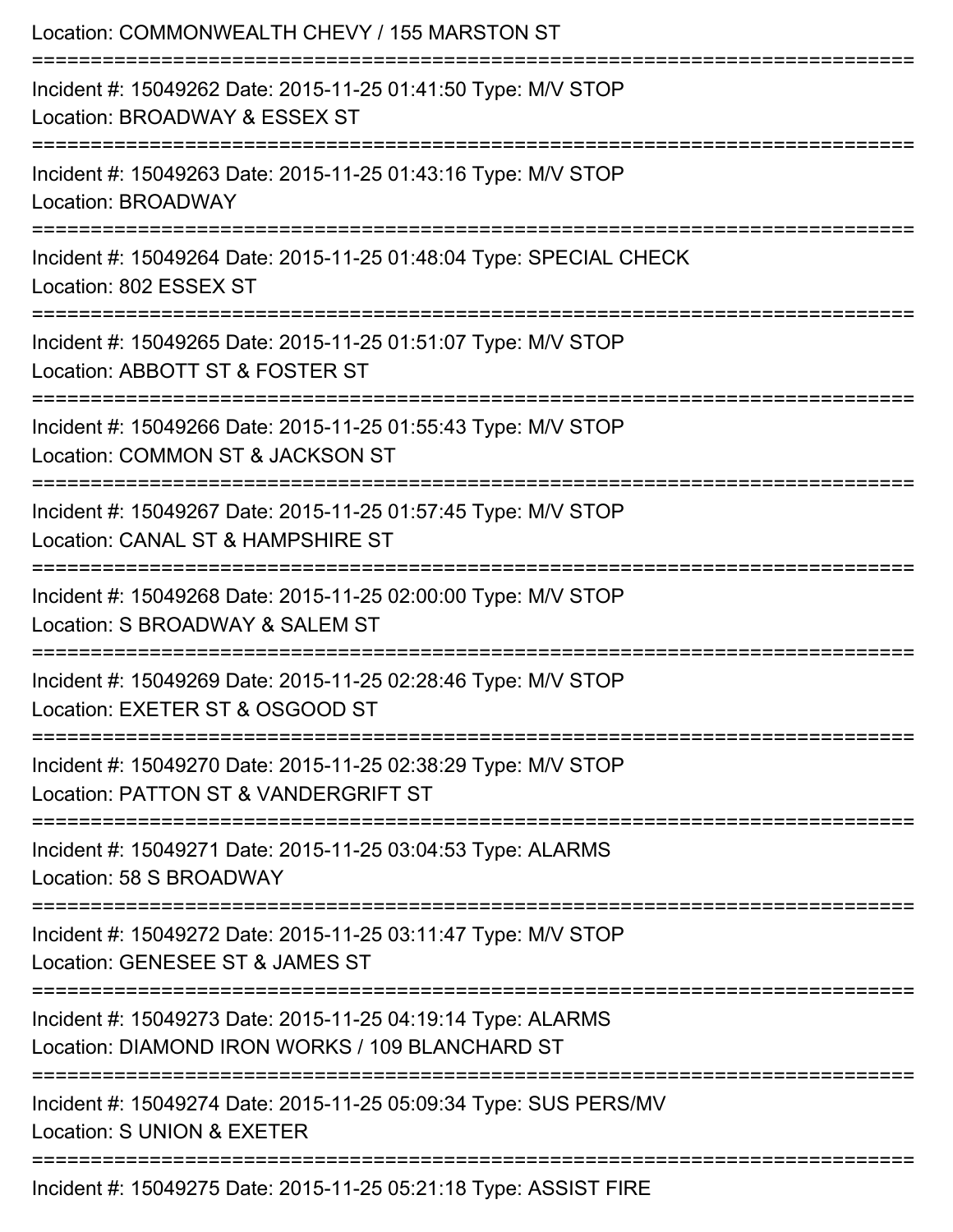| Incident #: 15049276 Date: 2015-11-25 05:27:55 Type: ALARMS<br>Location: LEONARD SCHOOL / 60 ALLEN ST                                                                                                                                                                                                                                                                                                                                                                                               |
|-----------------------------------------------------------------------------------------------------------------------------------------------------------------------------------------------------------------------------------------------------------------------------------------------------------------------------------------------------------------------------------------------------------------------------------------------------------------------------------------------------|
| Incident #: 15049277 Date: 2015-11-25 05:50:41 Type: ALARMS<br>Location: PAPPY'S BAKERY / 75 COMMON ST                                                                                                                                                                                                                                                                                                                                                                                              |
| Incident #: 15049278 Date: 2015-11-25 06:08:46 Type: MEDIC SUPPORT<br>Location: 32 BODWELL ST                                                                                                                                                                                                                                                                                                                                                                                                       |
| Incident #: 15049279 Date: 2015-11-25 06:55:36 Type: ALARMS<br>Location: TRANS MAX / 90 GLENN ST                                                                                                                                                                                                                                                                                                                                                                                                    |
| Incident #: 15049280 Date: 2015-11-25 07:02:30 Type: PARK & WALK<br>Location: 205 BROADWAY                                                                                                                                                                                                                                                                                                                                                                                                          |
| Incident #: 15049281 Date: 2015-11-25 07:03:11 Type: M/V STOP<br><b>Location: CENTRAL BRIDGE</b>                                                                                                                                                                                                                                                                                                                                                                                                    |
| Incident #: 15049282 Date: 2015-11-25 07:17:28 Type: AUTO ACC/NO PI<br>Location: BROADWAY & LAKE ST<br>=========                                                                                                                                                                                                                                                                                                                                                                                    |
| Incident #: 15049283 Date: 2015-11-25 07:47:29 Type: LARCENY/PAST<br>Location: 348 HAVERHILL ST #8<br>---------------                                                                                                                                                                                                                                                                                                                                                                               |
| Incident #: 15049284 Date: 2015-11-25 07:54:51 Type: AUTO ACC/UNK PI<br>Location: AMES ST & WATER ST                                                                                                                                                                                                                                                                                                                                                                                                |
| Incident #: 15049285 Date: 2015-11-25 08:06:16 Type: ALARMS<br>Location: FAMILY SERVICES / 430 N CANAL ST                                                                                                                                                                                                                                                                                                                                                                                           |
| Incident #: 15049286 Date: 2015-11-25 08:34:25 Type: DISABLED MV<br>Location: HAVERHILL ST & WEST ST                                                                                                                                                                                                                                                                                                                                                                                                |
| Incident #: 15049287 Date: 2015-11-25 08:48:28 Type: SEIZED PROP<br>Location: HAFFNER'S GAS STATION / 69 PARKER ST                                                                                                                                                                                                                                                                                                                                                                                  |
| Incident #: 15049288 Date: 2015-11-25 09:16:34 Type: SUS PERS/MV<br>Location: 1 RIVERVIEW PL                                                                                                                                                                                                                                                                                                                                                                                                        |
| Incident #: 15049289 Date: 2015-11-25 09:27:00 Type: AUTO ACC/NO PI<br>$\bigcap (I - I) \cup (I - I) \cup (I - I) \cup (I - I) \cup (I - I) \cup (I - I) \cup (I - I) \cup (I - I) \cup (I - I) \cup (I - I) \cup (I - I) \cup (I - I) \cup (I - I) \cup (I - I) \cup (I - I) \cup (I - I) \cup (I - I) \cup (I - I) \cup (I - I) \cup (I - I) \cup (I - I) \cup (I - I) \cup (I - I) \cup (I - I) \cup (I - I) \cup (I - I) \cup (I - I) \cup (I - I) \cup (I - I) \cup (I - I) \cup (I - I) \cup$ |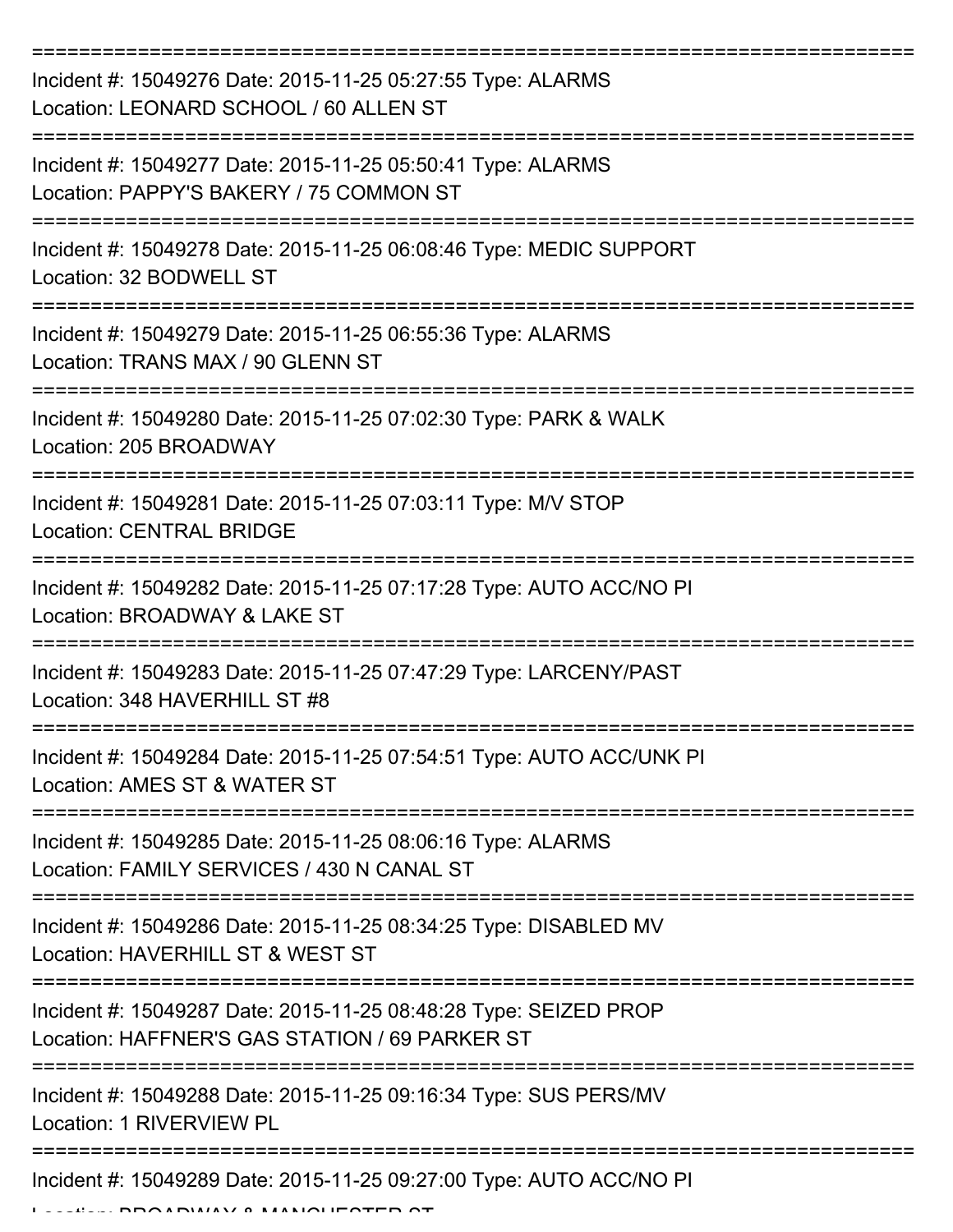| Incident #: 15049290 Date: 2015-11-25 09:34:39 Type: HIT & RUN M/V<br>Location: 279 PROSPECT ST      |
|------------------------------------------------------------------------------------------------------|
| Incident #: 15049291 Date: 2015-11-25 09:37:00 Type: PARK & WALK<br>Location: BRADFORD ST & BROADWAY |
| Incident #: 15049292 Date: 2015-11-25 09:43:41 Type: AUTO ACC/NO PI<br>Location: BROADWAY & LOWELL   |
| Incident #: 15049293 Date: 2015-11-25 09:45:43 Type: M/V STOP<br>Location: BEACON ST & GLENN ST      |
| Incident #: 15049294 Date: 2015-11-25 09:50:01 Type: HIT & RUN M/V<br>Location: 26 WILMOT ST         |
| Incident #: 15049295 Date: 2015-11-25 10:16:10 Type: ALARMS<br>Location: 23 MONMOUTH ST              |
| Incident #: 15049296 Date: 2015-11-25 10:24:20 Type: VIO CITY ORD<br>Location: 149 FERRY ST          |
| Incident #: 15049297 Date: 2015-11-25 10:46:30 Type: GUN CALL<br>Location: 575 HAVERHILL ST          |
| Incident #: 15049298 Date: 2015-11-25 11:10:54 Type: 209A/SERVE<br>Location: 27 SAVOIE AV            |
| Incident #: 15049299 Date: 2015-11-25 11:11:02 Type: MEDIC SUPPORT<br>Location: 40 LAWRENCE ST #452  |
| Incident #: 15049300 Date: 2015-11-25 11:11:19 Type: MAN DOWN<br>Location: 333 WINTHROP AVE          |
| Incident #: 15049301 Date: 2015-11-25 11:20:30 Type: UNKNOWN PROB<br>Location: 45 FRANKLIN ST        |
| Incident #: 15049302 Date: 2015-11-25 11:24:00 Type: TOW OF M/V<br>Location: 150 PARK ST             |
| Incident #: 15049303 Date: 2015-11-25 11:28:09 Type: UNKNOWN PROB                                    |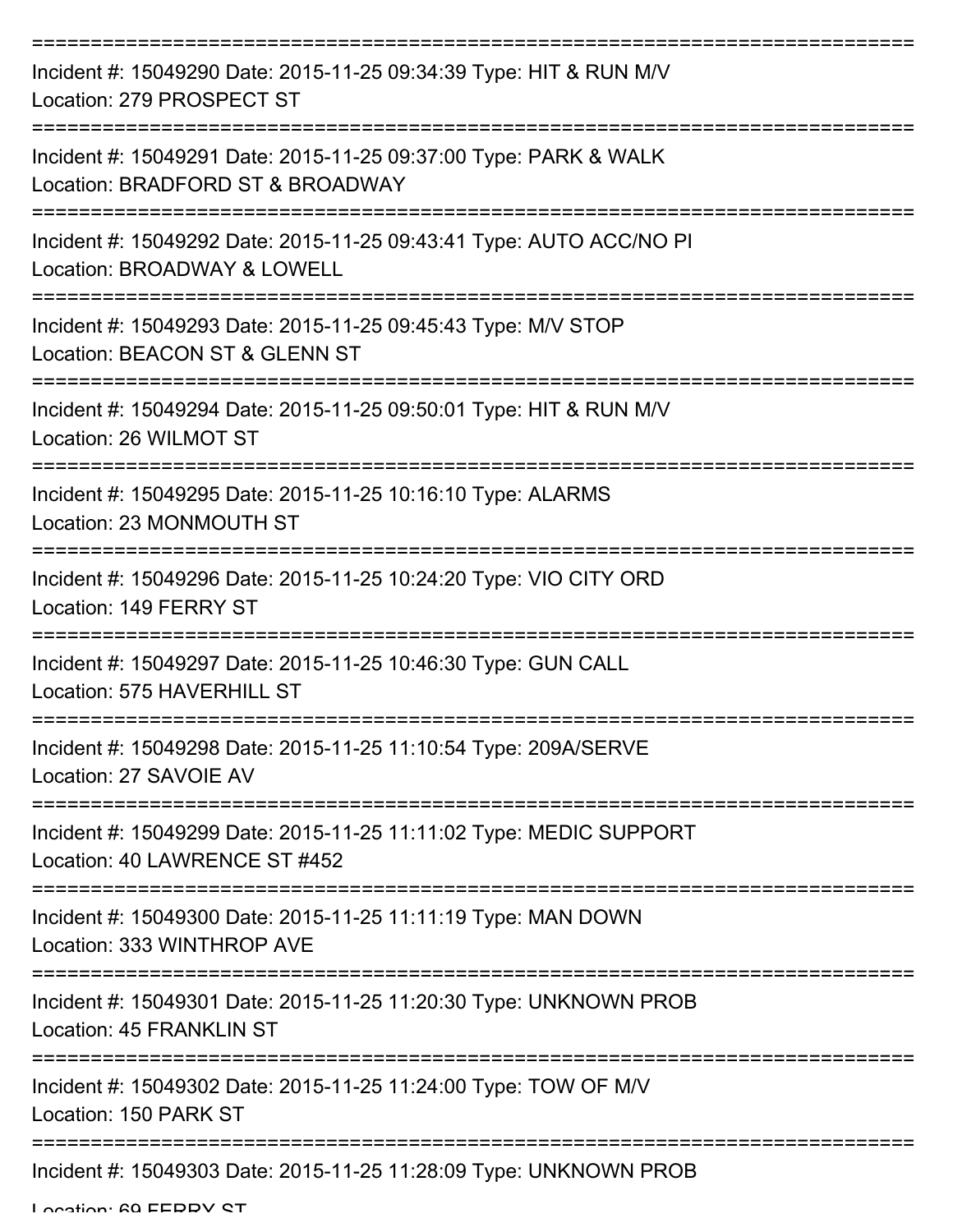| Incident #: 15049304 Date: 2015-11-25 11:34:05 Type: WARRANT SERVE<br>Location: 83 LYNN ST                   |
|--------------------------------------------------------------------------------------------------------------|
| Incident #: 15049305 Date: 2015-11-25 11:37:44 Type: INVESTIGATION<br>Location: LEONARD SCHOOL / 60 ALLEN ST |
| Incident #: 15049306 Date: 2015-11-25 11:39:43 Type: 911 HANG UP<br>Location: 61 FERRY ST                    |
| Incident #: 15049307 Date: 2015-11-25 11:40:28 Type: LIC PLATE STO<br>Location: 160 PARK ST                  |
| Incident #: 15049308 Date: 2015-11-25 11:41:28 Type: TRESPASSING<br><b>Location: 40 LAWRENCE ST</b>          |
| Incident #: 15049309 Date: 2015-11-25 11:56:23 Type: AUTO ACC/NO PI<br>Location: SUMMER ST & UNION ST        |
| Incident #: 15049310 Date: 2015-11-25 11:57:29 Type: AUTO ACC/NO PI<br>Location: BROADWAY & CROSS            |
| Incident #: 15049311 Date: 2015-11-25 12:00:56 Type: RECOV/STOL/MV<br>Location: COLBY ST & FERRY ST          |
| Incident #: 15049312 Date: 2015-11-25 12:28:58 Type: LIC PLATE STO<br>Location: 1 COMMONWEALTH DR            |
| Incident #: 15049313 Date: 2015-11-25 12:41:15 Type: 209A/SERVE<br>Location: 45 CROSBY ST                    |
| Incident #: 15049314 Date: 2015-11-25 13:00:18 Type: 209A/SERVE<br>Location: 275 ANDOVER ST #5               |
| Incident #: 15049315 Date: 2015-11-25 13:06:10 Type: CK WELL BEING<br>Location: 25 BEVEL ST                  |
| Incident #: 15049316 Date: 2015-11-25 13:11:59 Type: TOW OF M/V<br>Location: 276 ESSEX ST                    |
| Incident #: 15049317 Date: 2015-11-25 13:21:11 Type: 209A/SERVE<br>Location: 77 S UNION ST                   |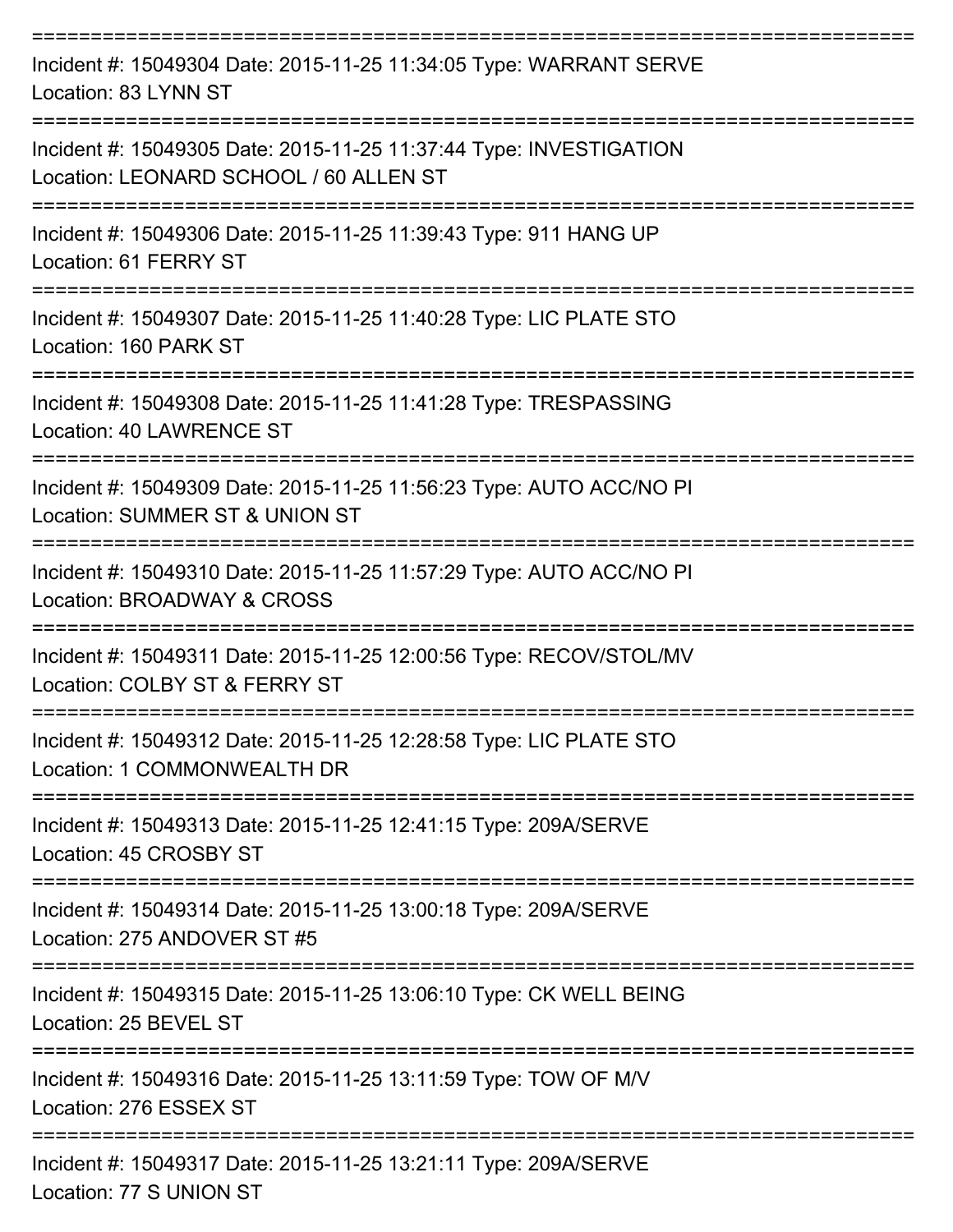| Incident #: 15049318 Date: 2015-11-25 13:41:51 Type: M/V STOP<br>Location: CENTRAL BRIDGE / 0 MERRIMACK ST                 |
|----------------------------------------------------------------------------------------------------------------------------|
| :========================<br>Incident #: 15049319 Date: 2015-11-25 13:52:04 Type: M/V STOP<br>Location: FERRY ST & HOME ST |
| Incident #: 15049320 Date: 2015-11-25 13:53:54 Type: MEDIC SUPPORT<br>Location: 24 DUCKETT AV                              |
| Incident #: 15049321 Date: 2015-11-25 13:57:31 Type: 209A/SERVE<br>Location: 77 S UNION ST #100 FL 1                       |
| Incident #: 15049323 Date: 2015-11-25 14:00:45 Type: 209A/SERVE<br>Location: 77 S UNION ST #100 FL 1                       |
| Incident #: 15049322 Date: 2015-11-25 14:01:43 Type: TOW OF M/V<br>Location: 393 CHESTNUT ST                               |
| Incident #: 15049324 Date: 2015-11-25 14:11:57 Type: SUS PERS/MV<br>Location: 27 ALDER ST                                  |
| Incident #: 15049325 Date: 2015-11-25 14:15:10 Type: NOISE ORD<br>Location: 152 BUTLER ST                                  |
| Incident #: 15049326 Date: 2015-11-25 14:23:06 Type: SUS PERS/MV<br>Location: 4 RIVERVIEW PL                               |
| Incident #: 15049327 Date: 2015-11-25 14:29:49 Type: ALARMS<br>Location: 170 FERRY ST                                      |
| Incident #: 15049328 Date: 2015-11-25 14:49:27 Type: ANIMAL COMPL<br>Location: 1 JOHN ST                                   |
| Incident #: 15049329 Date: 2015-11-25 14:58:32 Type: DISTURBANCE<br>Location: ANDOVER ST & PARKER ST                       |
| Incident #: 15049330 Date: 2015-11-25 15:01:58 Type: AUTO ACC/NO PI<br>Location: 75 MANCHESTER ST                          |
| Incident #: 15049331 Date: 2015-11-25 15:05:19 Type: LARCENY/PROG<br>Location: HAMPSHIRE ST & HAVERHILL ST                 |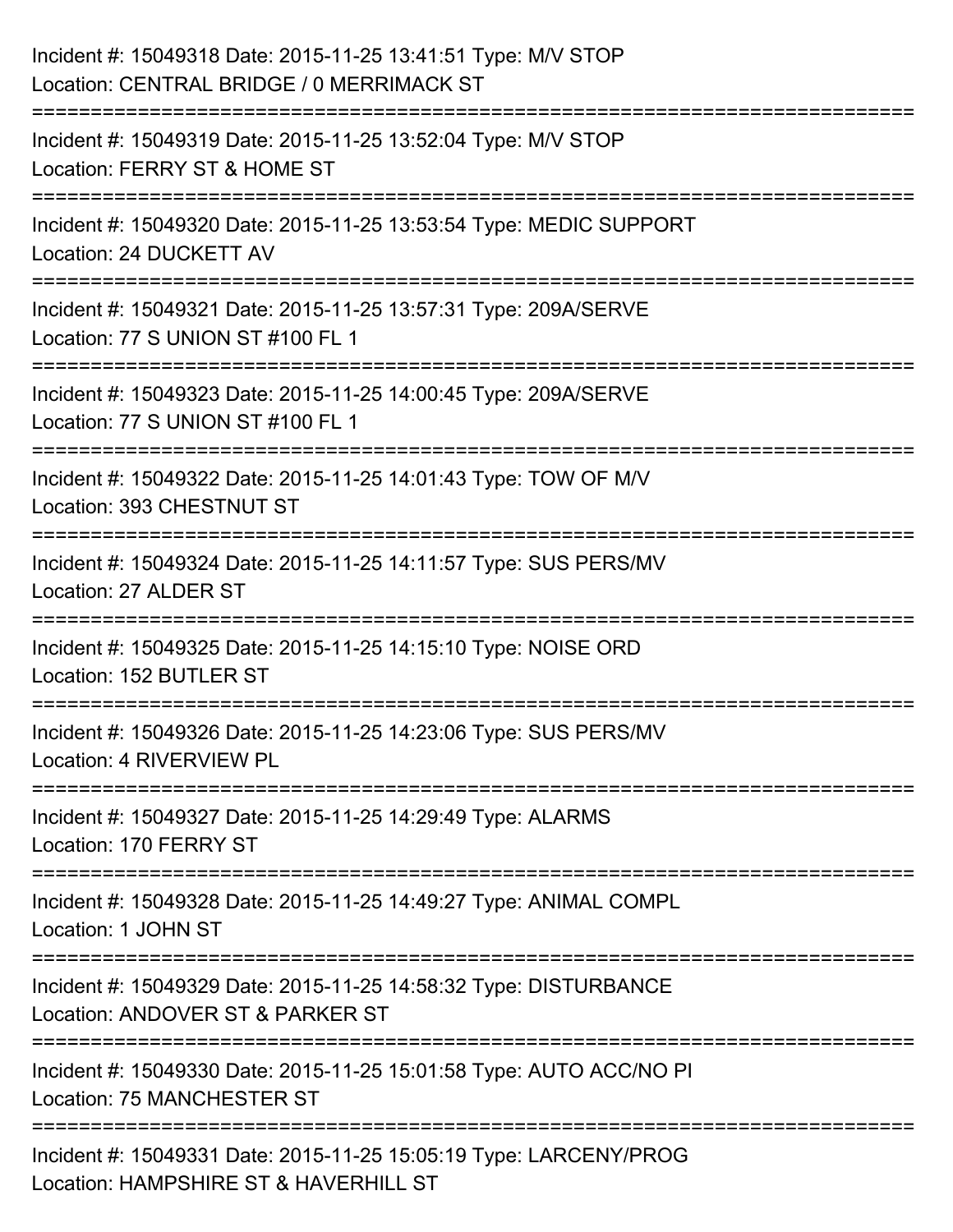| Incident #: 15049332 Date: 2015-11-25 15:23:03 Type: FIGHT<br><b>Location: EVERETT ST</b>                                             |
|---------------------------------------------------------------------------------------------------------------------------------------|
| Incident #: 15049333 Date: 2015-11-25 15:25:10 Type: 209A/SERVE<br>Location: 3 FLORENCE ST                                            |
| Incident #: 15049334 Date: 2015-11-25 15:35:09 Type: NEIGHBOR PROB<br>Location: 58 BIGELOW ST<br>:=======================             |
| Incident #: 15049335 Date: 2015-11-25 15:36:18 Type: ALARMS<br>Location: 310 LAWRENCE ST #1                                           |
| Incident #: 15049336 Date: 2015-11-25 15:54:36 Type: LIC PLATE STO<br>Location: 25 MAGNOLIA ST                                        |
| Incident #: 15049338 Date: 2015-11-25 16:01:23 Type: AUTO ACC/NO PI<br>Location: BOXFORD ST & S UNION ST                              |
| Incident #: 15049337 Date: 2015-11-25 16:01:48 Type: 209A/SERVE<br>Location: 77 S UNION ST                                            |
| Incident #: 15049339 Date: 2015-11-25 16:09:46 Type: MV/BLOCKING<br>Location: 10 HAVERHILL ST                                         |
| Incident #: 15049340 Date: 2015-11-25 16:25:08 Type: COURT DOC SERVE<br>Location: 91 BROOKFIELD ST                                    |
| Incident #: 15049341 Date: 2015-11-25 16:41:05 Type: COURT DOC SERVE<br>Location: 9 BROADWAY                                          |
| =================================<br>Incident #: 15049342 Date: 2015-11-25 16:47:47 Type: MEDIC SUPPORT<br>Location: 53 OAK ST #FRONT |
| Incident #: 15049343 Date: 2015-11-25 16:49:05 Type: AUTO ACC/NO PI<br>Location: NESMITH ST & RIVERSIDE DR                            |
| Incident #: 15049344 Date: 2015-11-25 16:49:25 Type: SHOTS FIRED<br>Location: HAFFNERS CAR WASH / PARKER & SPRINGFIELD                |
| Incident #: 15049345 Date: 2015-11-25 16:57:54 Type: MAL DAMAGE<br>Location: 151 EASTON ST                                            |

===========================================================================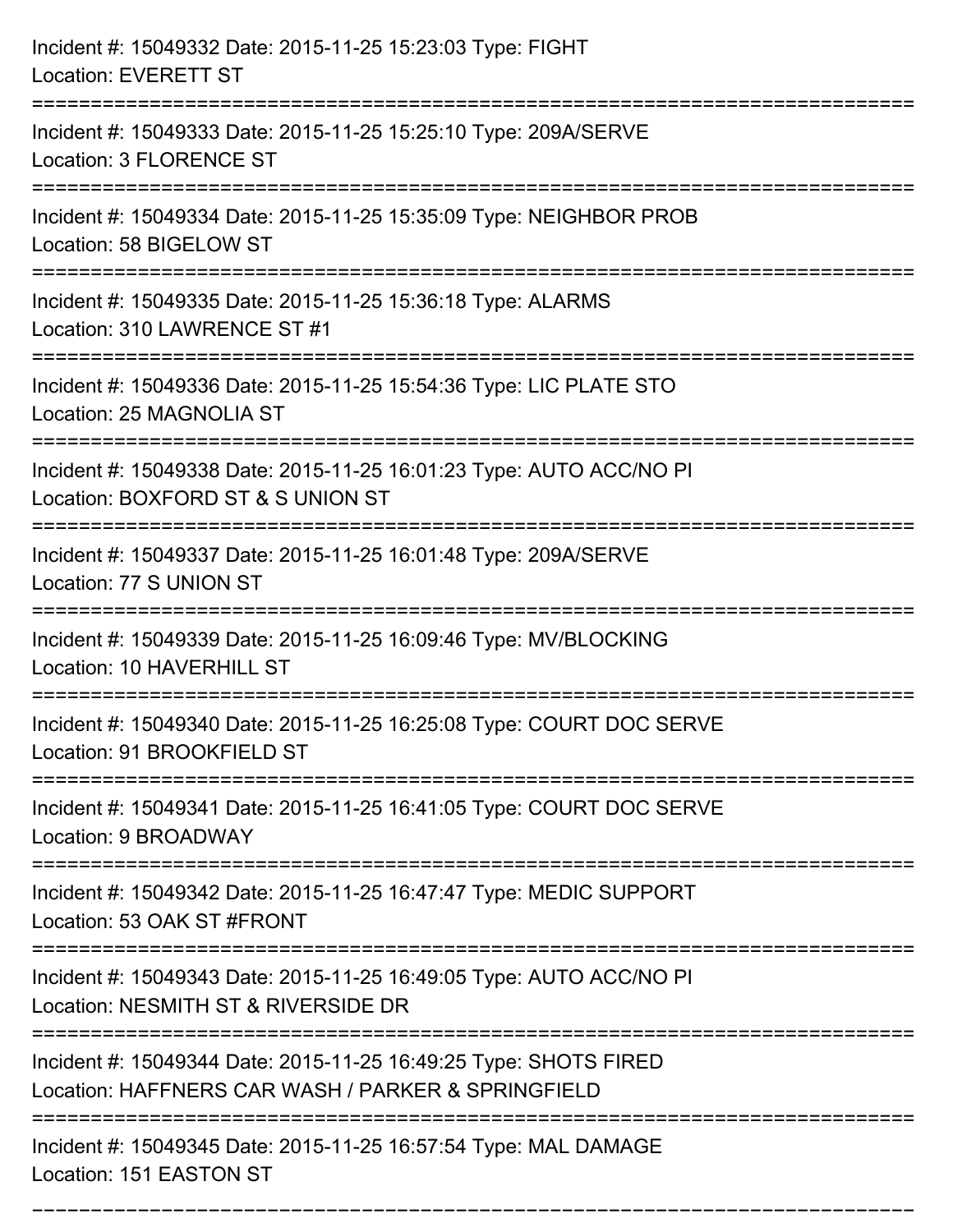| Incident #: 15049346 Date: 2015-11-25 17:07:37 Type: HIT & RUN M/V<br>Location: HAVERHILL ST & MAY ST                                   |
|-----------------------------------------------------------------------------------------------------------------------------------------|
| Incident #: 15049347 Date: 2015-11-25 17:09:05 Type: ALARM/BURG<br>Location: PRIMOS LIQUORS / 450 HAVERHILL ST                          |
| Incident #: 15049348 Date: 2015-11-25 17:27:22 Type: MV/BLOCKING<br>Location: ALDER ST & RHINE ST                                       |
| Incident #: 15049349 Date: 2015-11-25 17:36:37 Type: INVESTIGATION<br>Location: 9-11 DAISY ST                                           |
| Incident #: 15049350 Date: 2015-11-25 17:37:01 Type: AUTO ACC/NO PI<br>Location: BROADWAY & LOWELL ST<br>.============================= |
| Incident #: 15049351 Date: 2015-11-25 17:38:39 Type: M/V STOP<br>Location: 21 HAVERHILL ST                                              |
| Incident #: 15049352 Date: 2015-11-25 17:42:35 Type: MEDIC SUPPORT<br>Location: 239 FARNHAM ST #15                                      |
| Incident #: 15049353 Date: 2015-11-25 17:52:48 Type: LARCENY/PAST<br>Location: 105 AMES ST                                              |
| Incident #: 15049354 Date: 2015-11-25 18:05:09 Type: M/V STOP<br>Location: 200 COMMON ST                                                |
| Incident #: 15049355 Date: 2015-11-25 18:07:27 Type: M/V STOP<br>Location: 1 CANAL ST                                                   |
| Incident #: 15049356 Date: 2015-11-25 18:14:08 Type: M/V STOP<br>Location: DRACUT ST & S BROADWAY                                       |
| Incident #: 15049357 Date: 2015-11-25 18:16:26 Type: B&E/MV/PROG<br>Location: EBLEN STORE / 490 ESSEX ST                                |
| Incident #: 15049358 Date: 2015-11-25 18:19:33 Type: MEDIC SUPPORT<br>Location: 36 NEWTON ST                                            |
| Incident #: 15049359 Date: 2015-11-25 18:19:56 Type: HIT & RUN M/V<br>Location: MANCHESTER ST & BLAKLEN ST                              |
|                                                                                                                                         |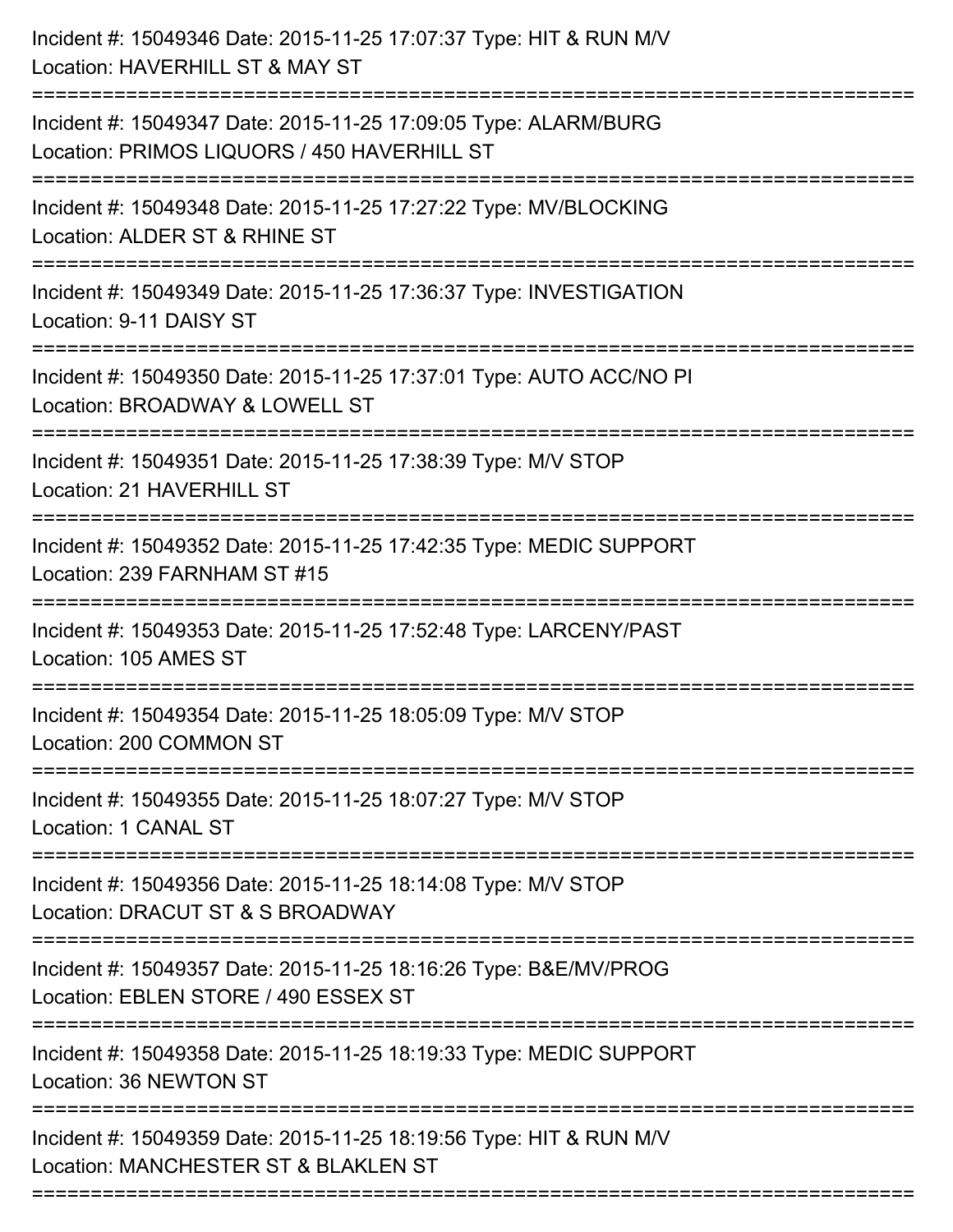Location: 453 ESSEX ST

| Incident #: 15049361 Date: 2015-11-25 18:27:11 Type: AUTO ACC/NO PI<br>Location: LOWELL ST & MARGIN ST<br>----------------- |
|-----------------------------------------------------------------------------------------------------------------------------|
| Incident #: 15049362 Date: 2015-11-25 18:27:16 Type: VANDALISM<br>Location: N PARISH RD                                     |
| Incident #: 15049363 Date: 2015-11-25 18:31:13 Type: M/V STOP<br>Location: ABBOTT ST & PHILLIPS ST                          |
| Incident #: 15049364 Date: 2015-11-25 18:31:42 Type: 209A/SERVE<br>Location: 473 ESSEX ST                                   |
| =====================<br>Incident #: 15049365 Date: 2015-11-25 18:33:51 Type: GENERAL SERV<br>Location: 17 RIDGE RD         |
| Incident #: 15049366 Date: 2015-11-25 18:35:28 Type: M/V STOP<br>Location: LOWELL ST & MORTON ST                            |
| Incident #: 15049367 Date: 2015-11-25 18:40:42 Type: 209A/SERVE<br>Location: 280 MERRIMACK ST FL 2                          |
| Incident #: 15049368 Date: 2015-11-25 18:58:10 Type: M/V STOP<br>Location: LORING ST & SALEM ST                             |
| Incident #: 15049369 Date: 2015-11-25 19:04:16 Type: M/V STOP<br>Location: FRANKLIN ST & METHUEN ST                         |
| Incident #: 15049370 Date: 2015-11-25 19:10:11 Type: M/V STOP<br>Location: 37 SALEM ST                                      |
| Incident #: 15049371 Date: 2015-11-25 19:16:54 Type: DOMESTIC/PROG<br>Location: 550 BROADWAY #109                           |
| Incident #: 15049373 Date: 2015-11-25 19:41:03 Type: ALARM/BURG<br>Location: 105 JACKSON ST                                 |
| Incident #: 15049372 Date: 2015-11-25 19:41:05 Type: M/V STOP<br>Location: AMESBURY ST & COMMON ST                          |
|                                                                                                                             |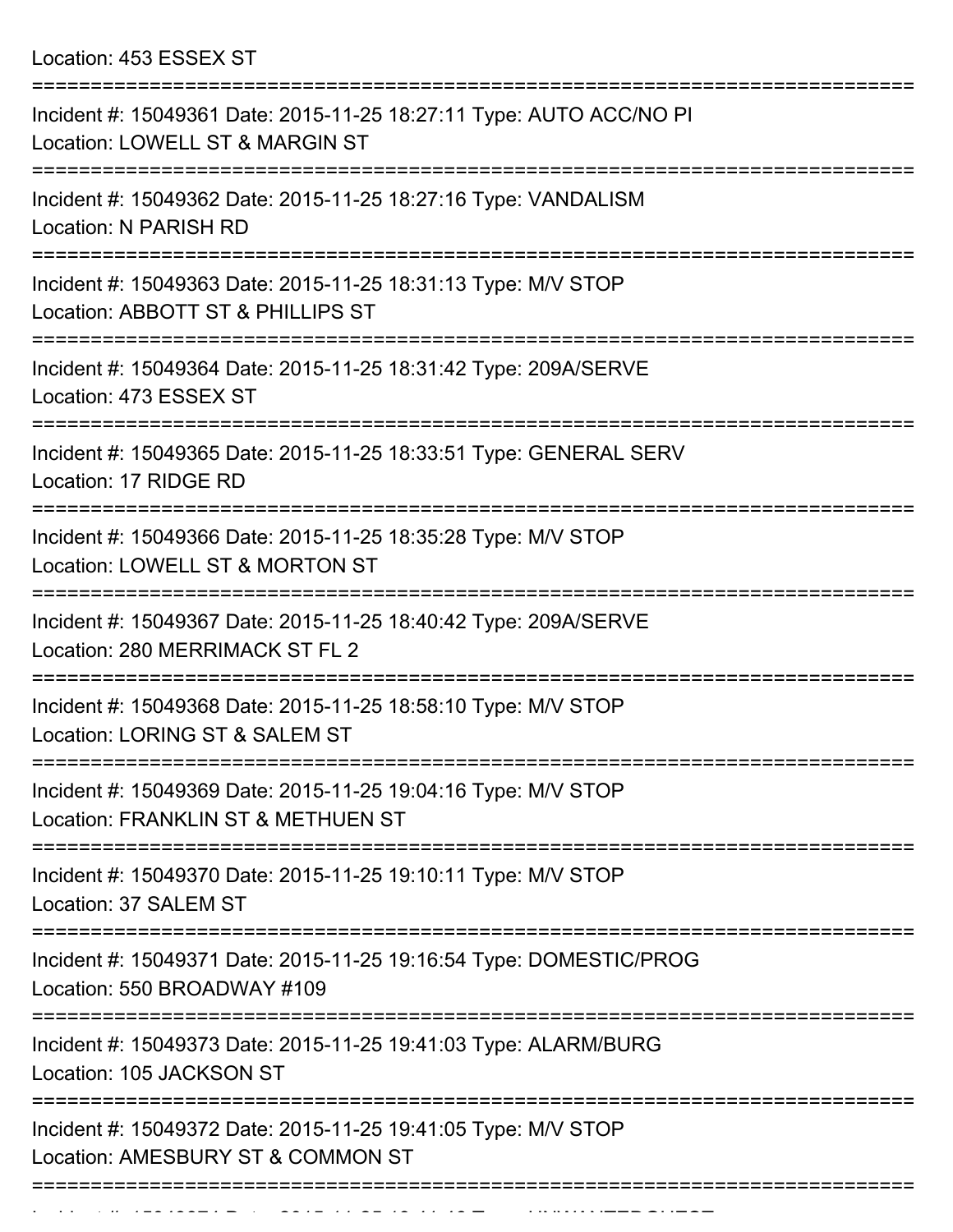Location: 19 WINTER ST

| Incident #: 15049375 Date: 2015-11-25 19:56:55 Type: M/V STOP<br>Location: S BROADWAY & SHAW ST                        |
|------------------------------------------------------------------------------------------------------------------------|
| Incident #: 15049376 Date: 2015-11-25 19:59:22 Type: MEDIC SUPPORT<br>Location: 19 WINTER ST                           |
| Incident #: 15049377 Date: 2015-11-25 20:02:10 Type: UNKNOWN PROB<br>Location: 189 GARDEN ST                           |
| Incident #: 15049378 Date: 2015-11-25 20:08:08 Type: M/V STOP<br>Location: MARKET ST & PARKER ST                       |
| Incident #: 15049379 Date: 2015-11-25 20:09:43 Type: NOTIFICATION<br>Location: 34 PHILLIPS ST #3                       |
| Incident #: 15049380 Date: 2015-11-25 20:14:59 Type: AUTO ACC/UNK PI<br>Location: AVON ST & JACKSON ST                 |
| Incident #: 15049381 Date: 2015-11-25 20:24:29 Type: FIGHT<br>Location: 75 ABBOTT ST FL 1REAR                          |
| Incident #: 15049382 Date: 2015-11-25 20:36:30 Type: NEIGHBOR PROB<br>Location: 10 HAVERHILL ST                        |
| Incident #: 15049383 Date: 2015-11-25 20:58:22 Type: M/V STOP<br>Location: ESSEX ST & MILL ST                          |
| Incident #: 15049384 Date: 2015-11-25 21:00:42 Type: MV/BLOCKING<br>Location: 23 HILLTOP AV                            |
| Incident #: 15049386 Date: 2015-11-25 21:01:12 Type: MEDIC SUPPORT<br>Location: 266 BROADWAY                           |
| Incident #: 15049385 Date: 2015-11-25 21:01:42 Type: GENERAL SERV<br>Location: 209 FERRY ST                            |
| Incident #: 15049387 Date: 2015-11-25 21:10:25 Type: ALARM/BURG<br>Location: LA VECINA BEAUTY SUPPLY / 195 LAWRENCE ST |
|                                                                                                                        |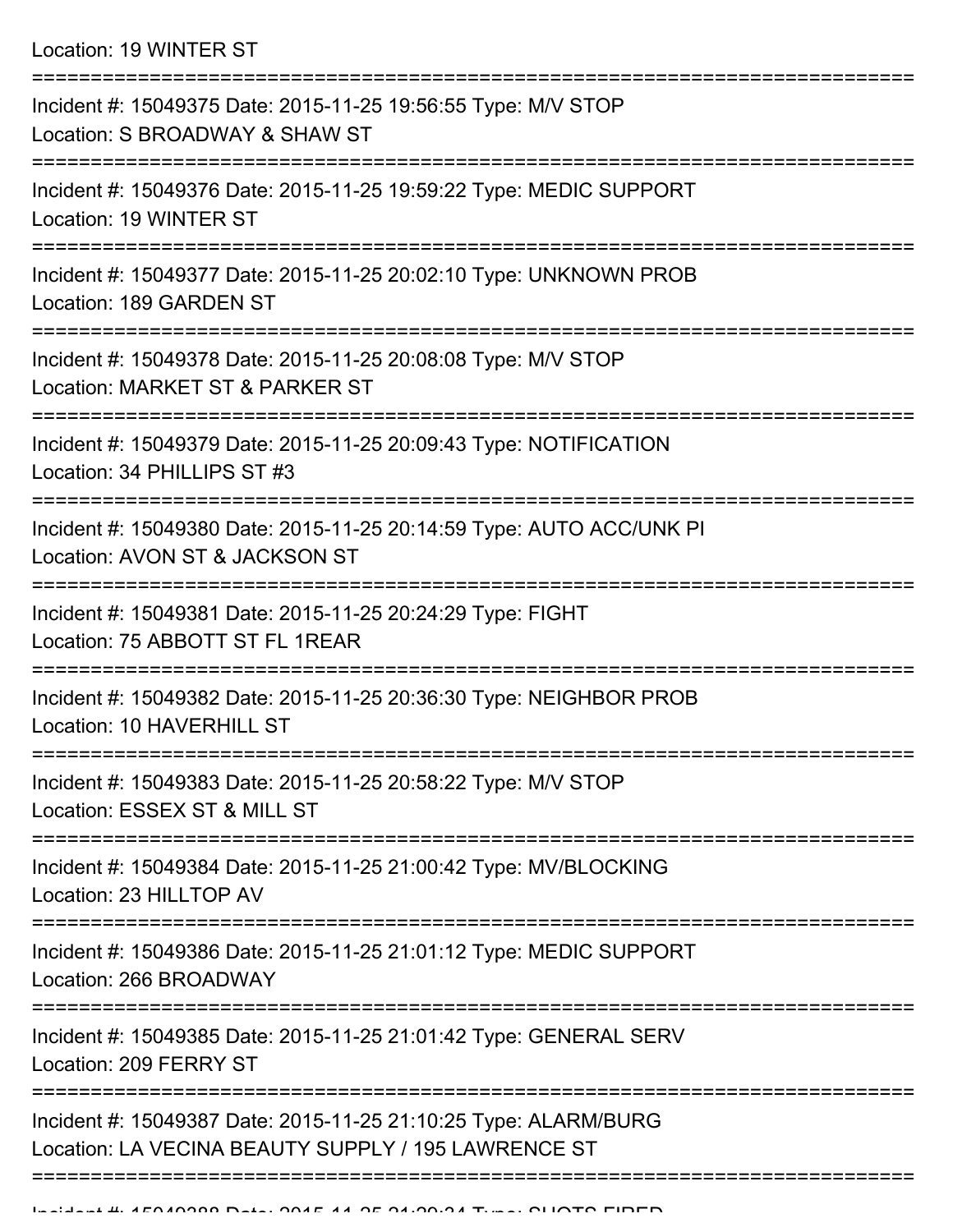| Location: 10 ORCHARD ST                                                                                                          |
|----------------------------------------------------------------------------------------------------------------------------------|
| Incident #: 15049389 Date: 2015-11-25 21:30:33 Type: MAN DOWN<br>Location: 360 ANDOVER ST                                        |
| Incident #: 15049390 Date: 2015-11-25 21:35:31 Type: NOISE ORD<br>Location: 15 OREGON AV<br>:=================================== |
| Incident #: 15049391 Date: 2015-11-25 21:41:34 Type: LOUD NOISE<br>Location: 152 BUTLER ST                                       |
| Incident #: 15049392 Date: 2015-11-25 21:47:27 Type: DISTURBANCE<br>Location: 124 S BROADWAY                                     |
| Incident #: 15049393 Date: 2015-11-25 22:10:23 Type: GENERAL SERV<br>Location: 37 PHILLIPS ST                                    |
| Incident #: 15049395 Date: 2015-11-25 22:17:13 Type: UNWANTEDGUEST<br>Location: MCDONALDS / 50 BROADWAY                          |
| Incident #: 15049394 Date: 2015-11-25 22:17:55 Type: SHOTS FIRED<br>Location: AMES ST & LOWELL ST                                |
| Incident #: 15049396 Date: 2015-11-25 22:21:06 Type: AUTO ACC/NO PI<br>Location: HAVERHILL ST & MARGIN ST                        |
| Incident #: 15049397 Date: 2015-11-25 22:39:30 Type: HIT & RUN M/V<br>Location: 35 S BROADWAY                                    |
| Incident #: 15049398 Date: 2015-11-25 22:40:48 Type: SUICIDE ATTEMPT<br>Location: 38 CHELMSFORD ST                               |
| Incident #: 15049399 Date: 2015-11-25 23:01:41 Type: DOMESTIC/PAST<br>Location: 101 GILBERT ST                                   |
| Incident #: 15049400 Date: 2015-11-25 23:03:30 Type: LOUD NOISE<br>Location: 48 SARATOGA ST                                      |
| Incident #: 15049401 Date: 2015-11-25 23:49:59 Type: ALARM/BURG<br>Location: PRIMO'S LIQUORS / 450 HAVERHILL ST                  |
| $.0045$ 44.05.00.54.00 T. $\text{m}$ = $.1$ OUD NOIOE                                                                            |

Incident #: 15049403 Date: 2015-11-25 23:54:23 Type: LOUD NOISE